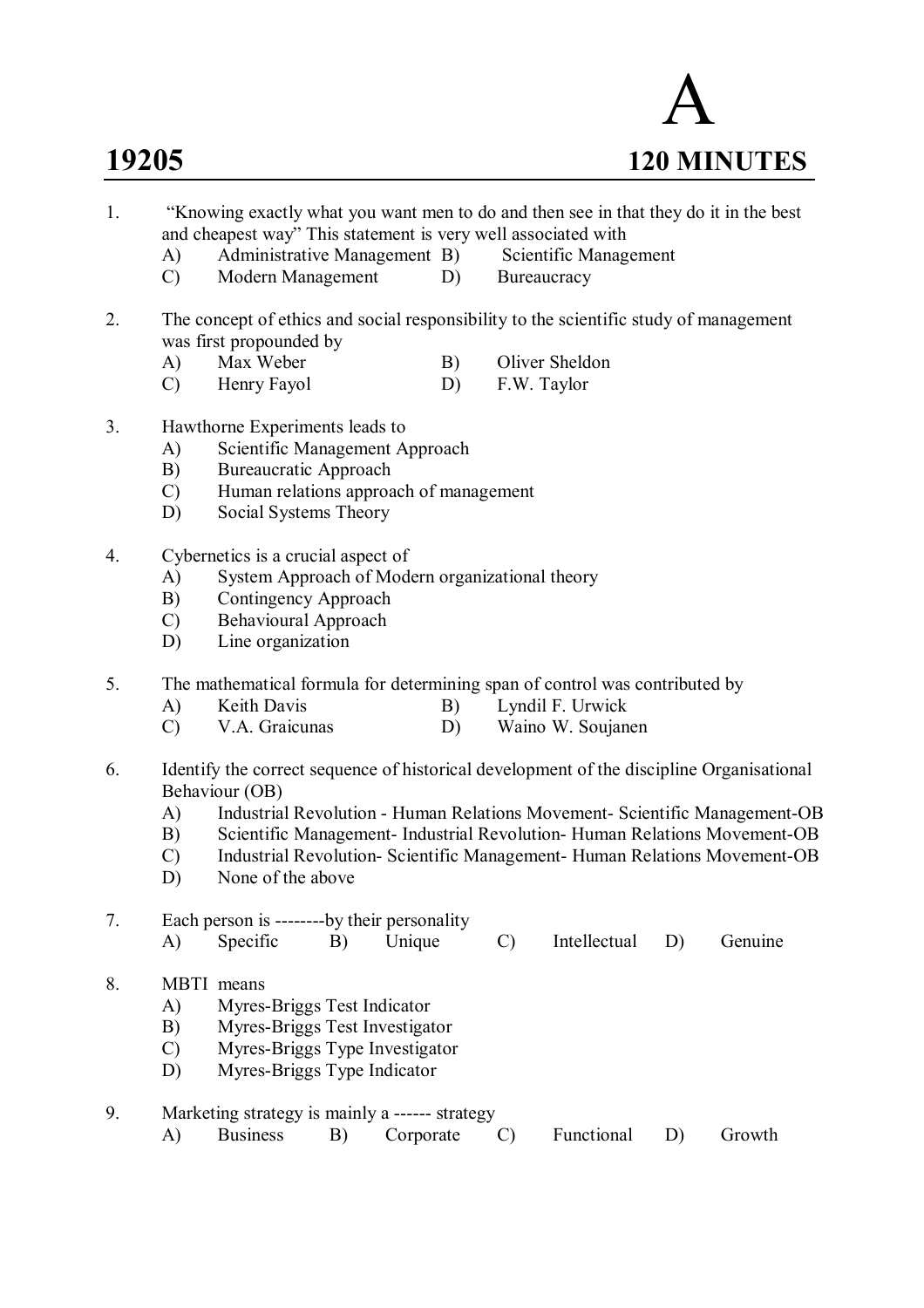10. Cash Cows in BCG matrix can well be explained by A) High growth rate with relatively high market share B) High growth rate with low relative market share C) Low growth rate with high relative market share D) Low growth rate with low relative market share 11. The beginning point of strategic intent is A) Mission B) Vision C) Goals D) Objectives 12. Which of the following is not a Competitive force as per Porters Five Competitive Forces? A) Threat of new entrants B) Threat of Substitutes C) Threat of technological advancements D) Bargaining power of suppliers 13. The first Industrial Policy Resolution was passed in the year A) 1938 B) 1948 C) 1956 D) 1964 14. The elements of business ethics are A) Attitude, Pressure, and Environment B) Values, Rights and Duties C) Values, Environment and Attitude D) Rights, Attitude and Environment 15. Fiscal Policy is also called: A) Industrial Policy B) Monitory Policy<br>
C) Budgetary Policy D) Corporate Policy C) Budgetary Policy D) 16. Dual Economy is characterized by: A) Bilateral trades B) Both import and export activities C) Traditional and Modern aspects existed in the economy D) None of the above 17. As per the World Bank classification of countries, India is classified under A) Low income economies B) Lower-Middle income economies C) Upper-Middle income economies High income economies 18. Disposable Personal Income is A) National Income + Transfer Payments B) Personal Income – Taxes C) Personal Income – Transfer Payments D) None of these 19. Estimation of National Income is the responsibility of:

- A) Finance Ministry
- B) Reserve Bank of India
- C) National Sample Survey Organisation
- D) Central Statistical Organisation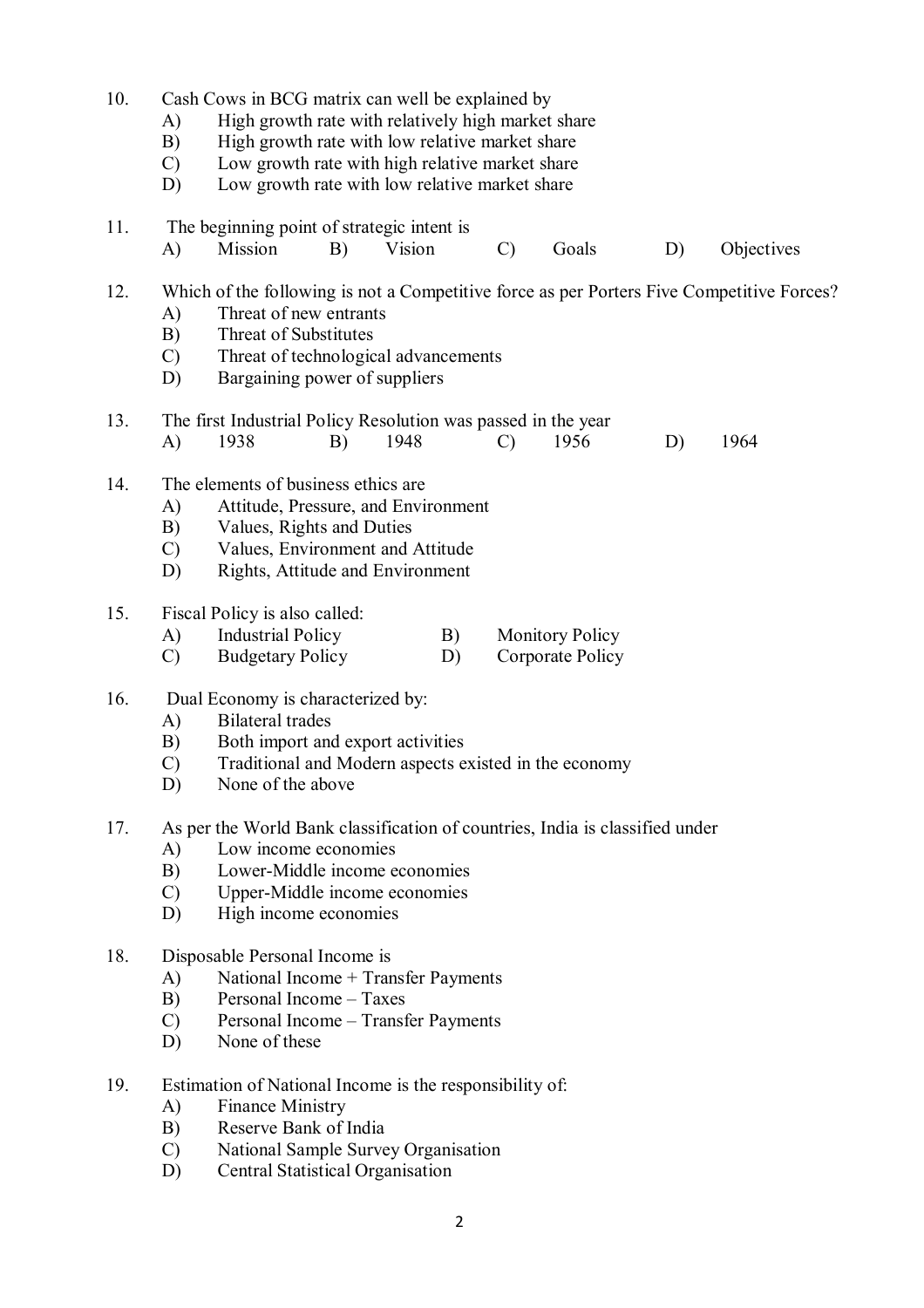- 20. The treaty that marked the establishment of European Union is:
	- A) Treaty of Lisbon B) Maastricht Treaty
	- C) Treaty of London D) Berlin treaty

21. The base year for computing national income is: A) 2004-05 B) 2011-12 C) 1951-52 D) None of these

- 22. Who is the chairman of GST COUNCIL?
	- A) Prime Minister B) President of India
	- C) Union Commerce Minister D) Union Finance Minister
- 23. What does PPP initiative means?
	- A) Public Performance Project B) Public Private Partnership
	- C) Public Production Policy D) Private Partnership in Production
- 

- 24 GDSS means
	- A) Group Dimensions Service System
	- B) Group Decision Secure System
	- C) Group Decision Support System
	- D) Group Discussion Service System
- 25. What is Prototype?
	- A) An iconic model of an existing system
	- B) A working model of an existing system
	- C) Symbolic model of a system
	- D) All of the above
- 26. BPR means
	- A) Business Programme Rescheduling
	- B) Business Process Reengineering
	- C) Business Plan Reengineering
	- D) None of these
- 27. The branch of accounting that generates statements for the use of external parties is known as
	- A) Financial Accounting B) Cost Accounting
	- C) Management Accounting D) Forensic Accounting
- 28. Which statement is correct about double entry system of accounting?
	- A) Every business transactions brings in two financial changes in business
	- B) Financial changes are recorded as debits and credits in various accounts C) Every debit entry has a corresponding credit entry
	- Every debit entry has a corresponding credit entry
	- D) All of the above
- 29. Preliminary Expenses in the assets side of the balance sheet is a/an
	- A) Intangible Asset B) Fictitious Asset
	- C) Wasting Asset D) Current Asset
- 30. Discount for prompt payment of debt is known as
	- A) Trade Discount B) Cash Discount
	- C) Prompt payment discount D) Lump sum discount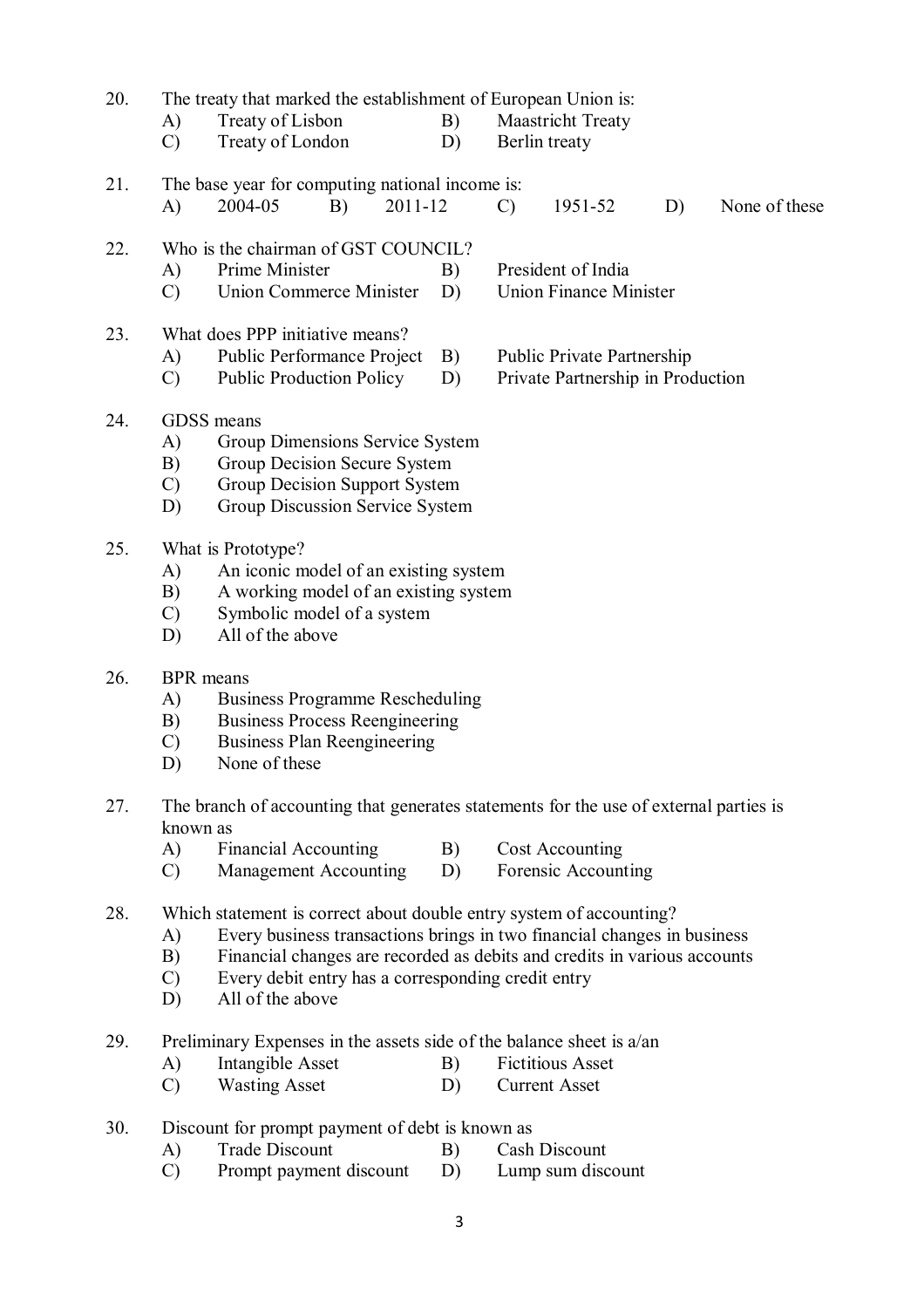| 31. | Which of the following error affect the agreement of the Trial Balance?                                   |                                                                                                                      |    |          |    |               |                                  |    |          |  |  |  |
|-----|-----------------------------------------------------------------------------------------------------------|----------------------------------------------------------------------------------------------------------------------|----|----------|----|---------------|----------------------------------|----|----------|--|--|--|
|     | A)                                                                                                        | <b>Compensating Errors</b>                                                                                           |    |          | B) |               | Errors of Principle              |    |          |  |  |  |
|     | $\mathcal{C}$                                                                                             | Errors of Complete omission D)<br>Errors of Partial omission                                                         |    |          |    |               |                                  |    |          |  |  |  |
| 32. | In single entry system, credit sales can be ascertained by preparing                                      |                                                                                                                      |    |          |    |               |                                  |    |          |  |  |  |
|     | A)                                                                                                        | <b>Creditors Account</b>                                                                                             |    |          | B) |               | Debtors Account                  |    |          |  |  |  |
|     | $\mathcal{C}$                                                                                             | Cash Book                                                                                                            |    |          | D) |               | <b>Statement of Affairs</b>      |    |          |  |  |  |
| 33. |                                                                                                           | The rate of Gross Profit on Sale is 20%; If Cost of production is $\overline{\xi}$ .50000/- what is<br>Gross Profit? |    |          |    |               |                                  |    |          |  |  |  |
|     | A)                                                                                                        | ₹10000/-                                                                                                             | B) | ₹15000/- |    | $\mathcal{C}$ | ₹12500/-                         | D) | ₹20000/- |  |  |  |
| 34. | What percentage of issued capital amount is minimum subscription?                                         |                                                                                                                      |    |          |    |               |                                  |    |          |  |  |  |
|     | A)                                                                                                        | 80 %                                                                                                                 | B) | 95%      |    | $\mathcal{C}$ | 90%                              | D) | 75%      |  |  |  |
| 35. |                                                                                                           | Rebate on Bills discounted for banking companies is                                                                  |    |          |    |               |                                  |    |          |  |  |  |
|     | A)                                                                                                        | An Asset                                                                                                             |    |          |    |               |                                  |    |          |  |  |  |
|     | B)                                                                                                        | An Expense                                                                                                           |    |          |    |               |                                  |    |          |  |  |  |
|     | Income received in Advance<br>$\mathcal{C}$                                                               |                                                                                                                      |    |          |    |               |                                  |    |          |  |  |  |
|     | D)<br>Income Accrued                                                                                      |                                                                                                                      |    |          |    |               |                                  |    |          |  |  |  |
| 36. | What is an intercompany holding?                                                                          |                                                                                                                      |    |          |    |               |                                  |    |          |  |  |  |
|     | Shares held by transferee company in transferor company<br>A)                                             |                                                                                                                      |    |          |    |               |                                  |    |          |  |  |  |
|     | Shares held by transferor company in transferee company<br>B)                                             |                                                                                                                      |    |          |    |               |                                  |    |          |  |  |  |
|     | Shares held by both companies in one another<br>$\mathcal{C}$                                             |                                                                                                                      |    |          |    |               |                                  |    |          |  |  |  |
|     | D)                                                                                                        | All of these                                                                                                         |    |          |    |               |                                  |    |          |  |  |  |
| 37. | Formation of a new company by liquidating an existing company is called<br><b>External Reconstruction</b> |                                                                                                                      |    |          |    |               |                                  |    |          |  |  |  |
|     | A)                                                                                                        |                                                                                                                      |    |          | B) |               | Amalgamation                     |    |          |  |  |  |
|     | $\mathcal{C}$                                                                                             | Merger                                                                                                               |    |          | D) |               | Liquidation                      |    |          |  |  |  |
| 38. | What is IFRS 9?                                                                                           |                                                                                                                      |    |          |    |               |                                  |    |          |  |  |  |
|     | A) Depreciation Accounting                                                                                |                                                                                                                      |    |          |    |               |                                  |    |          |  |  |  |
|     | B)<br>Inventory valuation                                                                                 |                                                                                                                      |    |          |    |               |                                  |    |          |  |  |  |
|     | Accounting for Financial Instruments<br>$\mathcal{C}$                                                     |                                                                                                                      |    |          |    |               |                                  |    |          |  |  |  |
|     | None of the above.<br>D)                                                                                  |                                                                                                                      |    |          |    |               |                                  |    |          |  |  |  |
| 39. | The statement of assets and liabilities prepared under single entry system is called                      |                                                                                                                      |    |          |    |               |                                  |    |          |  |  |  |
|     | A)                                                                                                        | <b>Statement of Affairs</b>                                                                                          |    |          | B) |               | Financial statement              |    |          |  |  |  |
|     | $\mathcal{C}$                                                                                             | <b>Balance Sheet</b>                                                                                                 |    |          | D) |               | Assets and Liabilities statement |    |          |  |  |  |
| 40. |                                                                                                           | <b>Estimation</b> is                                                                                                 |    |          |    |               |                                  |    |          |  |  |  |
|     | A)                                                                                                        | Inductive inference                                                                                                  |    |          | B) |               | Deductive inference              |    |          |  |  |  |
|     | $\mathcal{C}$                                                                                             | Objective inference                                                                                                  |    |          | D) |               | Subjective inference             |    |          |  |  |  |
| 41. |                                                                                                           | Type II error is the probability of                                                                                  |    |          |    |               |                                  |    |          |  |  |  |
|     | A)                                                                                                        | Accepting a true null hypothesis                                                                                     |    |          |    |               |                                  |    |          |  |  |  |
|     | B)                                                                                                        | Rejecting a true null hypothesis                                                                                     |    |          |    |               |                                  |    |          |  |  |  |
|     | $\mathcal{C}$                                                                                             | Rejecting a false null hypothesis                                                                                    |    |          |    |               |                                  |    |          |  |  |  |
|     | $\mathbf{D}$                                                                                              |                                                                                                                      |    |          |    |               |                                  |    |          |  |  |  |

D) Accepting a false null hypothesis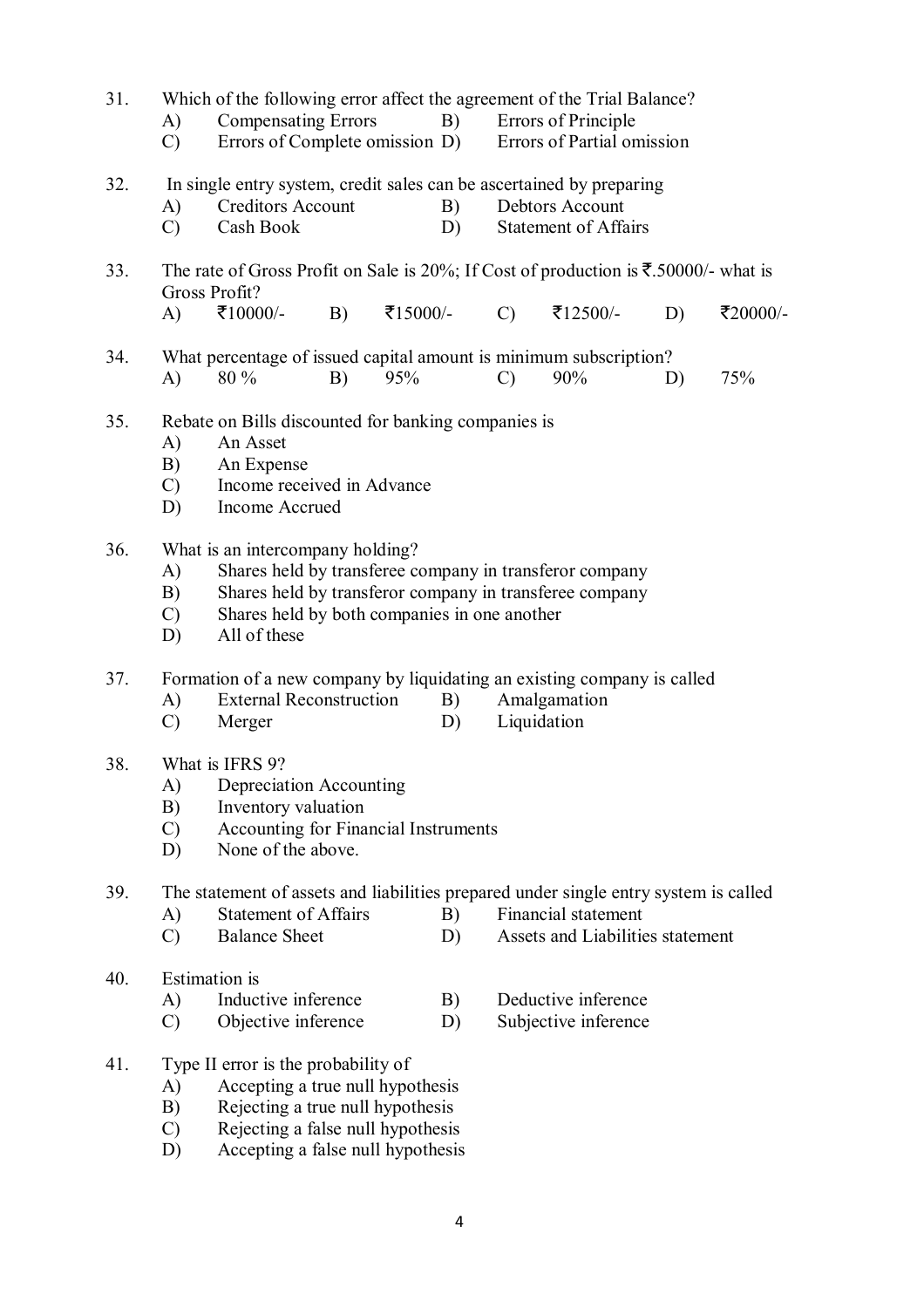- 42. Which of the following is a Non-probability sampling method
	- A) Random Sampling B) Multi-stage sampling
- - C) Systematic Sampling D) Snowball sampling
- 43. A research done with the objective of finding cause and effect relationship between dependent variable with independent variable is called
	- A) Exploratory Research B) Descriptive Research
	- C) Hypothesis testing research D) Action research
- 44. The ethical principle of non-malfeasance in research suggests that
	- A) Respect each participant as a person capable of making informed decision
	- B) Obligation on the part of the researcher to maximize the benefits of individual participants
	- C) Equitable selection of participants
	- D) The proposed research project involving human participants should not cause harm to them.
- 45. Extraneous variables are
	- A) Variables manipulated by the researcher and resulting effects are measured
	- B) Variables that depend on or are a consequence of other variables
	- C) Independent variables which are not a part of the study
	- D) Independent variable which can assume any value within a range
- 46. Factorial Designs are used
	- A) To manipulate the dependent variable
	- B) To identify the confounded relationships
	- C) The effect of more than one independent variable on the dependent variable is to be measured
	- D) All of these
- 47. A Sample frame is
	- A) Population B) Source List
	- C) Sample Design D) Sampling Element
- 48. Which among the following is an alternate hypothesis for right tailed test?
	- A)  $\mu = \mu_0$  B)  $\mu < \mu_0$  C)  $\mu > \mu_0$  D)  $\mu \neq \mu_0$
- 49. Level of Significance implies
	- A) Probability of accepting a false null hypothesis
	- B) Probability of accepting a true null hypothesis
	- C) Probability of rejecting a true null hypothesis
	- D) Probability of rejecting a false null hypothesis
- 50. Iconic models are
	- A) A set of symbols used to represent the decision variable of the problem
	- B) Based on intuitions and give solutions to the problems depending on assumptions
	- C) Physical representation of items under study
	- D) None of the above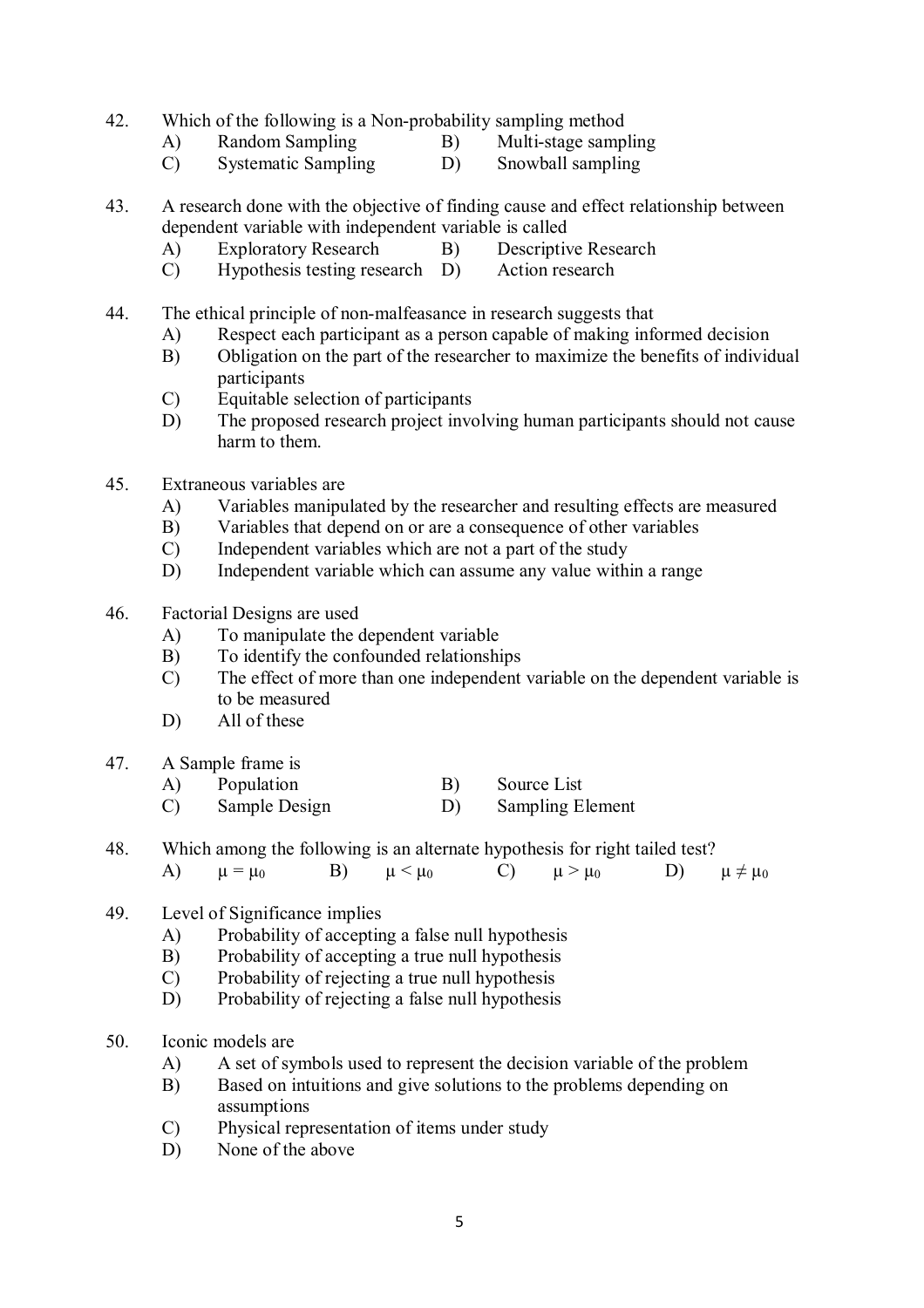- 51. A Dual problem in L.P.P means
	- A) A problem with two known constraints
	- B) A problem with two objective functions
	- C) Transpose of a primal problem
	- D) A problem stated in two different ways
- 52. Degeneracy in transportation problem means
	- A) Number of positive allocations =  $(m+n)-1$
	- B) Number of positive allocations  $\leq (m+n)-1$
	- C) Number of positive allocations  $>(m+n)-1$
	- D) All of the above
- 53. Total float  $=$ 
	- A) Free float- tail even slack B) Independent float-Head slack
	- C) LST-EST D) EST-EFT
- 54. The objective of profit maximization is considered as a
	- A) Short-term concept
	- B) Long-term concept
	- C) Both long term and short term concept
	- D) None of these
- 55. The market price of equity shares is basically determined by
	- A) The Securities and Exchange Board of India
	- B) The Board of Directors of the Company
	- C) The Stock Exchanges
	- D) The individuals buying and selling the stock
- 56. To increase the present value the discount rate should be
	- A) Increased B) Decreased C) Constant D) None of these
- 57. Mutually exclusive projects that are not subject to capital rationing can correctly been ranked using
	- A) Internal Rate of Return B) Net Present Value
	- C) Profitability Index D) Payback period
- 58. Earnings Before Interest and Taxes (EBIT) is also known as
	- A) Operating Profit B) Funds from Operations<br>
	C) Earnings before taxes D) Net Income
		- Earnings before taxes

#### 59. The Dividend Payout Ratio is

- A) Dividend per share divided by current price per share
- B) Dividend Yield plus capital gains yield
- C) Dividend per share divided by earnings per share
- D) Dividend per share divided by Book value of share
- 60. In Inventory turnover ratio, which amount is taken as numerator
	- A) Cost of Goods Sold B) Opening Stock
	- C) Closing Stock D) Sales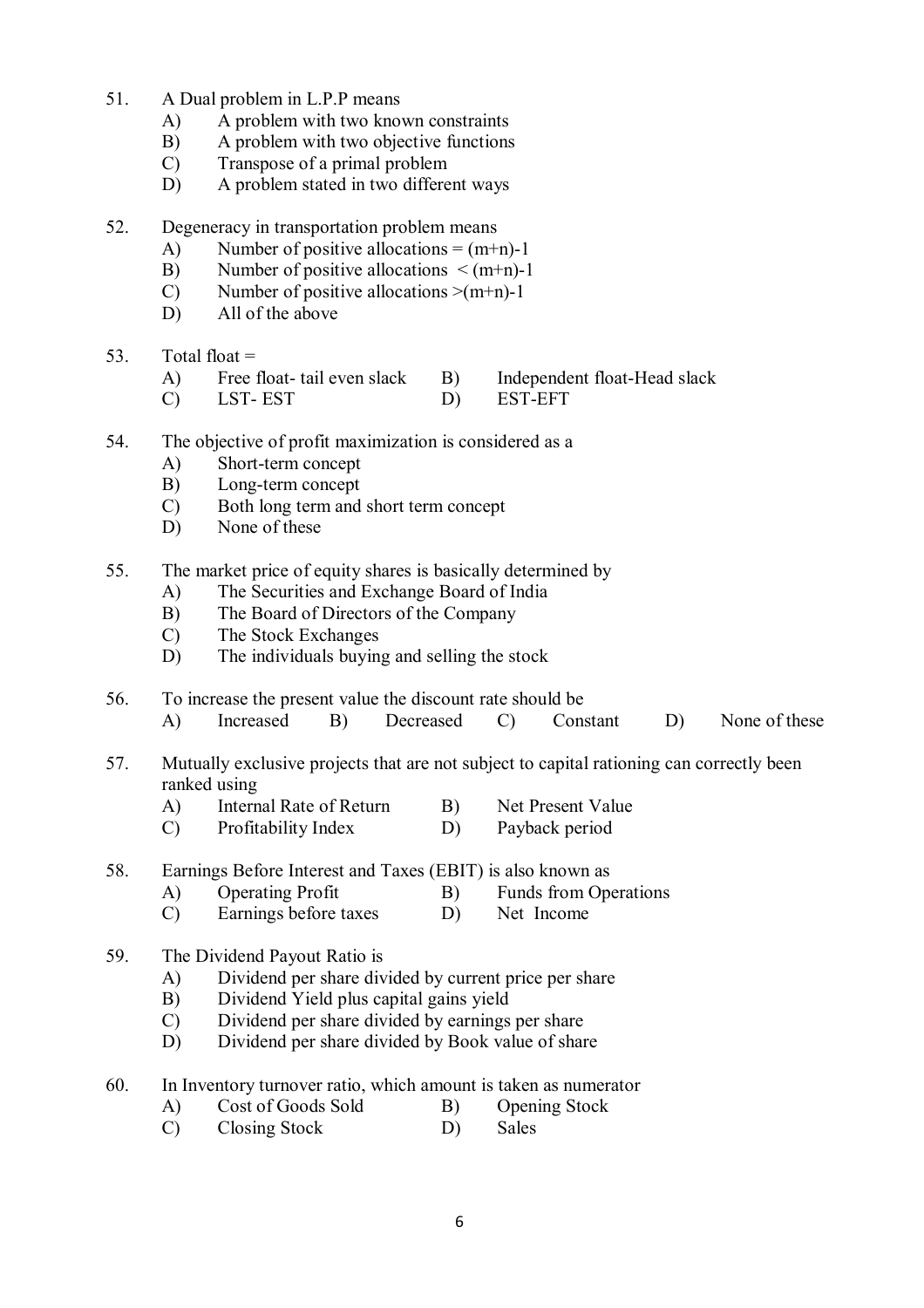| 61. |  | Bird in Hand argument is given by |  |  |
|-----|--|-----------------------------------|--|--|
|     |  |                                   |  |  |

- A) Walters Model B) Gordons Model
- C) M.M. Model D) Residuals Model
- 62. The expected annual earnings of Sintex Ltd. is  $\bar{\mathfrak{g}}4,00,000/4$  What will be the amount of capitalization of the company if the rate of return earned by similar types of companies is 15%?
	- A)  $\bar{z}40,00,000$  B)  $\bar{z}60,00,000$  C)  $\bar{z}26,66,667$  D)  $\bar{z}13,33,333$
- 63. MMs theory of capital structure is based on
	-
	- A) Arbitrage Process B) Speculation Process<br>
	C) Hedging process D) None of these  $C$ ) Hedging process  $D$ )
- 64. Pre-emptive rights are for
	- A) Equity shareholders
	- B) Preference shareholders
	- C) Both equity as well as preference shareholders
	- D) Directors of the company
- 65. The aspect of marketing that deals with discouraging customers is known as
	- A) Meta-marketing B) Demarketing
	- C) Societal Marketing D) Niche Marketing
- 66. Products for which customers have strong brand preference and are very fussy about them are called
	- A) Convenience Products B) Shopping Products
	- C) Specialty Products D) Unsought products
- 67. The perception or image that customers have of the company and its products is called A) Positioning B) Targeting C) Branding D) None of these
- 68. Cost of designing drawings for the manufacture of a product is
	- A) Direct labour cost B) Indirect Labour cost
	- C) Direct Expenses D) Indirect Expenses
- 69. The breakeven point in unit is
	- A) Fixed Cost/Variable cost
	- B) Fixed Cost/ Selling Price per unit
	- C) Fixed cost/ Contribution per unit
	- D) Sales-fixed cost/ contribution per unit
- 70. The process of assigning share of indirect costs to cost centres are known as
	- A) Allocation B) Apportionment
	- C) Joint Costing D) Service Costing
- 71. The method of costing used for products produced under series of interconnected operations
	- A) Job Costing B) Batch Costing
	- C) Standard Costing D) Process Costing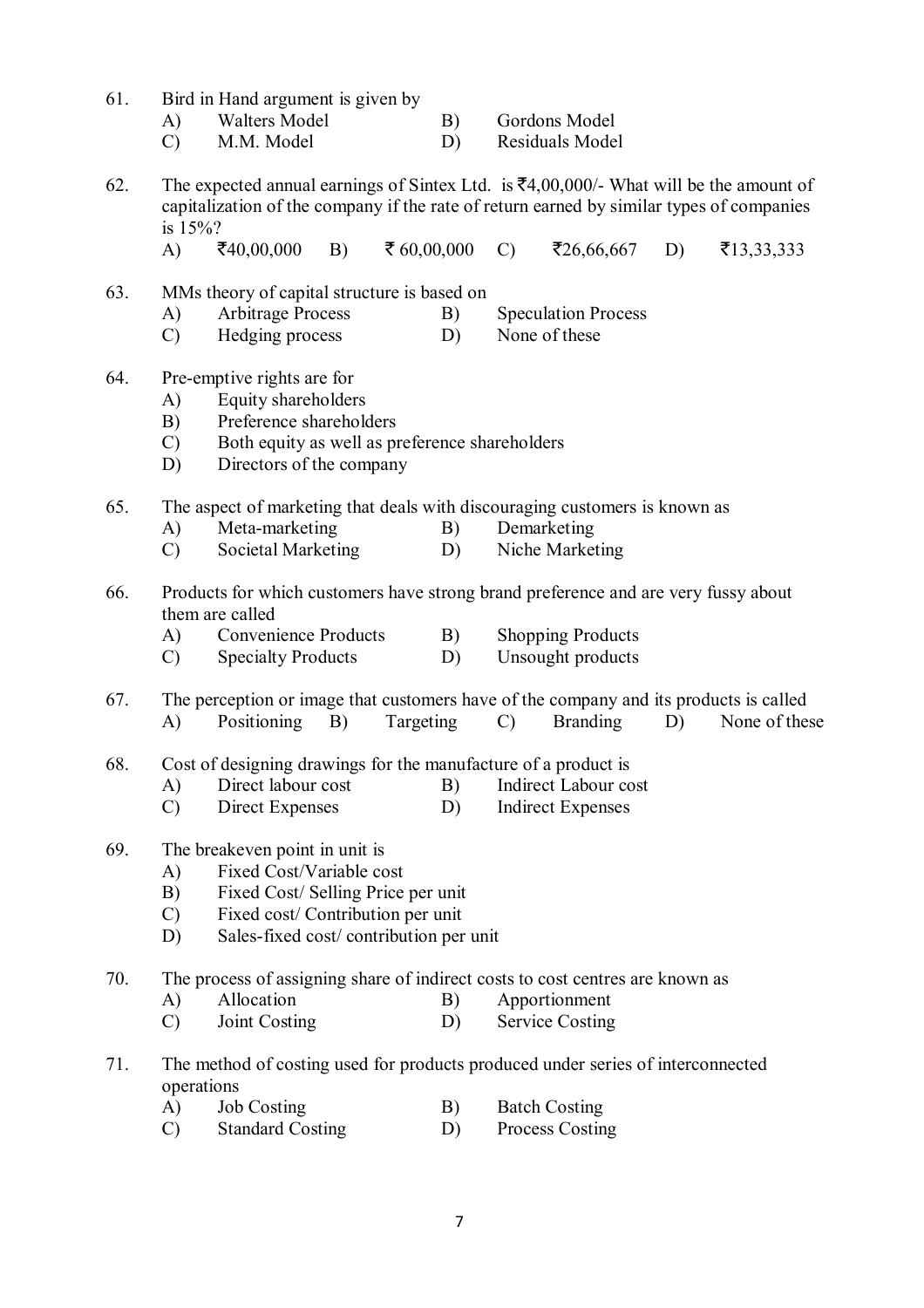- 72. Sales =  $600000$ ; Markup =  $20\%$  on cost. What is the profit? A) 120000 B) 100000 C) 200000 D) 150000
- 73. When ratios are calculated from the balance sheet of one year, it is called
	- A) Short-term analysis B) Long-term analysis
	- C) Vertical Analysis D) Horizontal Analysis
- 74. The long-term solvency of the firm can be examined by using
	- A) Liquidity Ratios B) Leverage Ratios<br>
	C) Profitability Ratios D) Activity Ratios
	- C) Profitability Ratios D)
- 75. Calculate current liabilities, if current asset is Rs. 120000 and current ratio is three times A) 40000 B) 36000 C) 50000 D) 37500
- 76. The proportion between fixed income bearing securities to non-fixed income bearing securities is referred to as
	- A) Interest Coverage Ratio
	- B) Ratio of Long term debt to Shareholders fund
	- C) Fixed assets to Net worth Ratio
	- D) Capital Gearing Ratio
- 77. To calculate fund from operation, the depreciation on fixed assets should be
	- A) Added back to current year profit
	- B) Deducted from the current year profit
	- C) Non financial item so not considered for calculating fund from operations
	- D) None of these
- 78. A schedule prepared by the budget controller showing the budgeting programmes and procedures is called
	- A) Master Budget B B) Budget manual
	- C) Budget Key factor D) Budget period
- 79. Reports submitted at periodical intervals using standardized forms covering routine activities
	- A) External Reports B) Routine Reports
	- C) Special Reports D) Interim Reports
- 80. Which of the following are the assumptions of Marginal Costing Technique?
	- 1. The elements of cost can be divided into fixed and variable components
	- 2. Total fixed cost remains constant at all levels of output
	- 3. Variable cost varies with the volume of output
	- 4. Selling price per unit remains unchanged at all levels of activity
	- A) 1 & 2 only B) 2 & 3 only C) 1 & 4 only D) 1, 2, 3 & 4
- 81. Positive motivation makes people willing to do their work in the best way they can and it improves their:

| A) | <b>Skill</b> |  | Performance C) |  | Ability |  | None of these |
|----|--------------|--|----------------|--|---------|--|---------------|
|----|--------------|--|----------------|--|---------|--|---------------|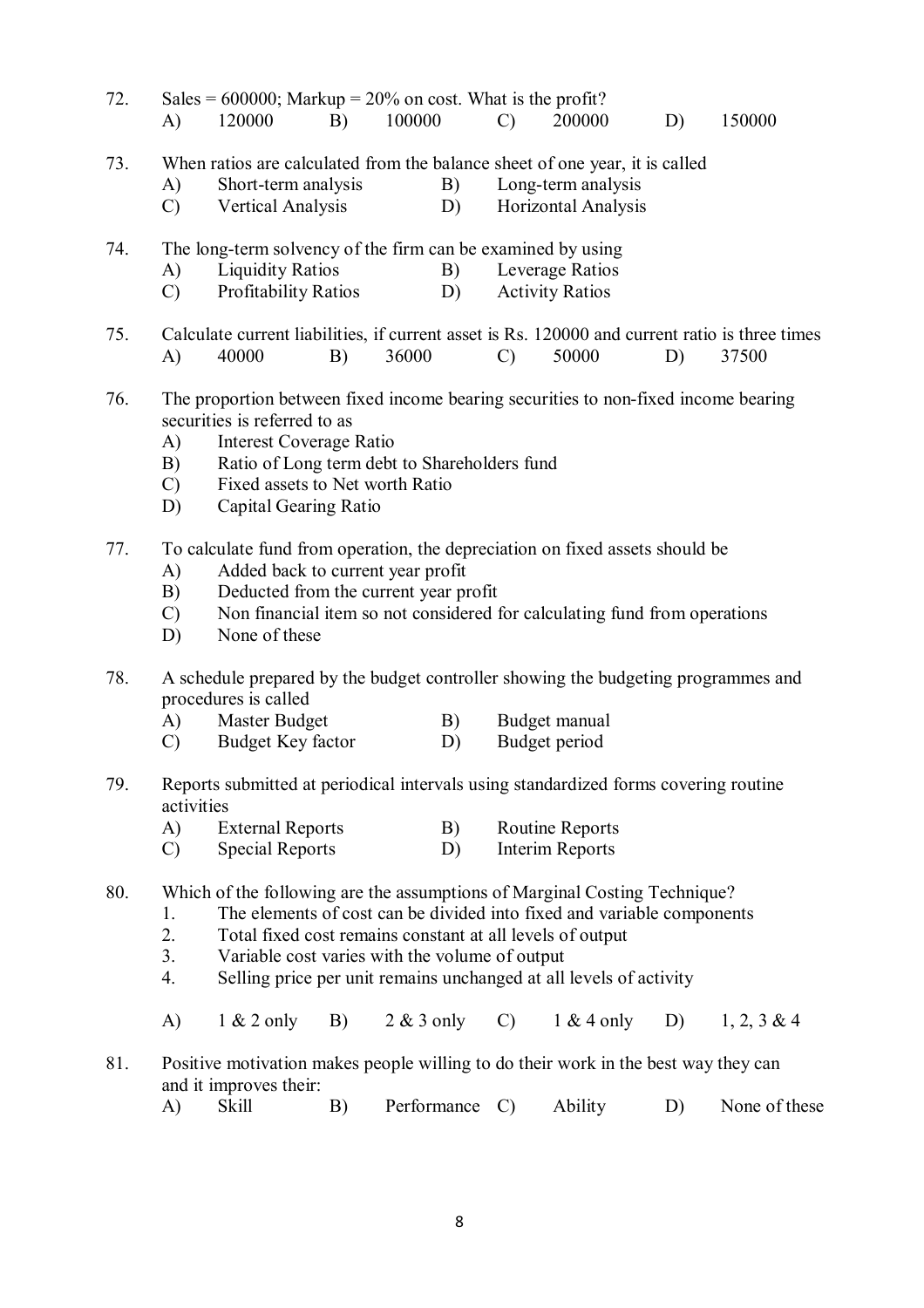82. The father of Three-Needs Theory is --------------

- A) Vroom B) McClelland
- C) Peter Drucker D) None of these

#### 83. The reason for diversification is:

- 
- C) To get tax advantage D) to get quick entry into a business

A) To reduce competition B) to increase organizational capabilities

- 
- 84. From the given steps in controlling, identify their correct sequence
	- I. Measurement of performance. II. Comparison of actual and standard.
	- III. Analysis of causes of deviation. IV. Actual performance.
	- V. Corrective action plan
- 
- A) I, II, IV, III, V B) IV, I, III, II, V
- C) II, III, IV, V, I D) IV, I, II, III, V
- 85. Which of the following information processing systems gives the output in the form of summary reports that are useful to the managers?
	- A) Management information system
	- B) Office automation system
	- C) Transaction processing system
	- D) Executive support system.

#### 86. Which of the following refers to the flow of information among persons at different levels, who have no direct reporting relationships?

- 
- A) Horizontal communication B) Diagonal communication C) Downward communication D) Forward communication.  $(C)$  Downward communication  $(D)$ 
	-
	-

## 87. Match the following:

| a.             | Administrative Theory      | 1. Douglas McGregor |
|----------------|----------------------------|---------------------|
| b.             | <b>Bureaucratic Theory</b> | 2. Henri Fayol      |
| $\mathbf{c}$ . | Human Relations Theory     | 3. Max Weber        |
|                |                            |                     |

- d.  $X & Y$  Theory 4. Elton Mayo
- A) a-3, b-2, c-4, d-1 B) a-2, b-3, c-4, d-1
- C) a-4, b-3, c-1, d-2 D) a-1, b-4, c-2, d-3

### 88. According to which of the following management approaches, does managerial practice depend on circumstances?

- A) Systems approach B) Contingency approach
- C) Mc Kinsey's 7-S framework D) Empirical approach

# 89. State whether the following two statements are TRUE or FALSE

- I. A closed system is perfectly deterministic and predictable.
- II. There is no exchange between the closed system and the external environment
- A) I and II are true B) I is true and II is false
- C) I is false and II is true D) I and II are false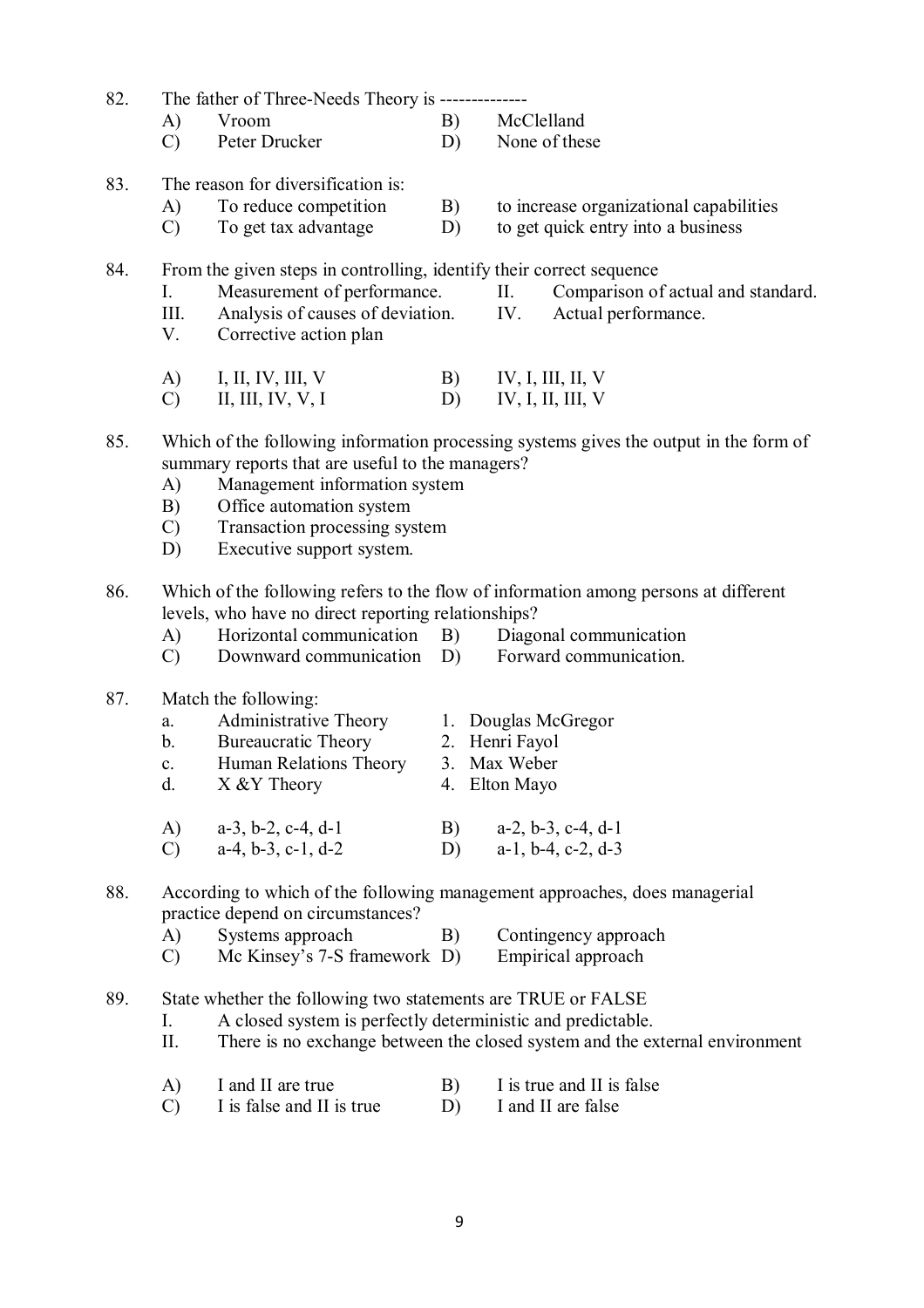- 90. Which global economic institutions were established as a result of the Bretton Woods negotiations in 1944?
	- A) The World Bank and the EU B) The World Bank and the IMF
		-
	- C) The EU and the IMF D) The WTO and the IMF
- 
- 91. A "green transport plan" is:
	- A) An environmentally acceptable travel plan devised by a local authority for its area
	- B) An internationally agreed strategy for reducing the impact of international transport activity on the global environment
	- C) A plan devised by a company or organization to reduce the environmental impact of the transport demands generated by itself and its employees
	- D) The government's plan for a sustainable transport sector
- 92. If the economy is operating at its full capacity or potential GDP, following a decline in business confidence which one of the following is most likely to occur?
	- A) Investment is likely to fall and unemployment is likely to increase
	- B) Investment and employment are likely to remain unchanged
	- C) Firms are likely to increase their investment in new plant and machinery
	- D) None of these
- 93. ------------ is the rate at which the central bank of a country lends money to commercial banks in the event of any shortfall of funds
	- A) Discount rate B) Repo rate
	- C) Reverse repo rate D) Market rate
- 94. Which of the following would not help a firm to improve its competitive position?
	- A) Building a strong brand
	- B) Developing good relationships with its suppliers
	- C) Gaining sole rights to the extraction of key raw materials
	- D) Reducing the perceived value of its products while keeping their price at the previous level
- 95. The concept that all costs which are applicable to the revenue of a period should be charged against that revenue to determine the net income is
	- A) Matching concept
	- B) Revenue recognition concept
	- C) Money measurement concept
	- D) Dual aspect concept
- 96. From the following statements, which one is not applicable for a Balance sheet?
	- A) It is a statement of assets and liabilities
	- B) It is prepared to ascertain the financial position
	- C) Balances of all types of accounts, personal, real and nominal, appear in it
	- D) It is meant mainly for outside parties such as, creditors, shareholders etc.
- 97. Specify which of the items given below is example for revenue expenditure
	- A) Cost of overhauling and painting a second-hand truck newly purchased.
	- B) Cost of white washing a cinema hall
	- C) Amount spent on air conditioning the office of the General Manager.
	- D) Amount spent as erection charges of a machinery purchased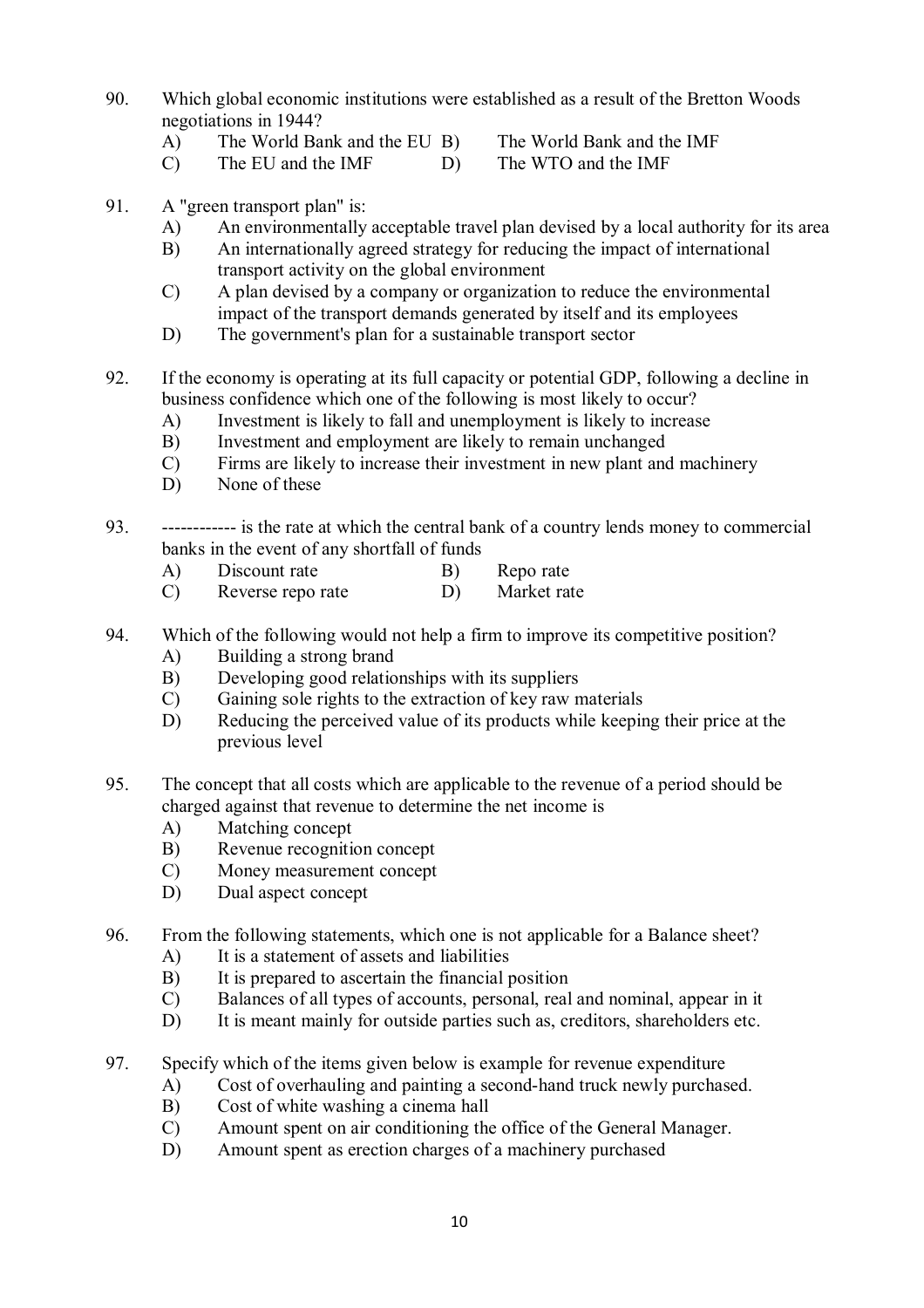| 98.  | A)<br>$\mathcal{C}$                                                                                                                                                                                                                                                               | While preparing Final accounts, Royalty is included in<br>Profit & Loss account<br>Balance sheet                                                                                                                                                                                                                                                                               |    |        | B)<br>D)        |               | Trading account<br>None of these                |    |             |
|------|-----------------------------------------------------------------------------------------------------------------------------------------------------------------------------------------------------------------------------------------------------------------------------------|--------------------------------------------------------------------------------------------------------------------------------------------------------------------------------------------------------------------------------------------------------------------------------------------------------------------------------------------------------------------------------|----|--------|-----------------|---------------|-------------------------------------------------|----|-------------|
| 99.  | A)                                                                                                                                                                                                                                                                                | Making provision for bad debts is based on the convention of<br>Consistency                                                                                                                                                                                                                                                                                                    | B) |        | Conservatism C) |               | Disclosure                                      | D) | Materiality |
| 100. | $I_{\cdot}$<br>II.                                                                                                                                                                                                                                                                | State whether the following two statements are TRUE or FALSE<br>Goods withdrawn for personal use is debited to Purchases account<br>Depreciation on machinery is credited to machinery account                                                                                                                                                                                 |    |        |                 |               |                                                 |    |             |
|      | A)<br>$\mathcal{C}$                                                                                                                                                                                                                                                               | I and II are true<br>I is false and II is true                                                                                                                                                                                                                                                                                                                                 |    |        | B)<br>D)        |               | I is true and II is false<br>I and II are false |    |             |
| 101. |                                                                                                                                                                                                                                                                                   | A company forfeited 1,000 shares of $\bar{\mathcal{F}}$ 10 each, issued at par and held by Mr. Babu, for<br>non-payment of first & final call money of $\bar{z}4$ per share. The called-up value per share<br>was $\overline{5}9$ . On forfeiture, the amount debited to share capital will be                                                                                 |    |        |                 |               |                                                 |    |             |
|      | A)                                                                                                                                                                                                                                                                                | ₹5,000                                                                                                                                                                                                                                                                                                                                                                         | B) | ₹4,000 |                 | $\mathcal{C}$ | ₹ $10,000$                                      | D) | ₹9,000      |
| 102. | A)<br>$\mathcal{C}$                                                                                                                                                                                                                                                               | Which technique is used in finding a solution for optimising a given objective such as<br>profit maximisation, cost minimisation under certain constraints?<br>Decision tree<br>Waiting line                                                                                                                                                                                   |    |        | B)<br>D)        | Simulation    | Linear programming                              |    |             |
| 103. | A)                                                                                                                                                                                                                                                                                | According to a survey, the probability that a family owns two cars of annual income<br>greater than $\bar{\mathfrak{X}}$ 12,50,000 is 0.45. Of the households surveyed 58% had incomes over<br>$\overline{\mathfrak{E}}12,50,000$ and 60% had two cars. What is the probability that a family has two cars<br>and an income over $\bar{\mathfrak{E}}12,50,000$ a year?<br>0.27 | B) | 0.261  |                 | $\mathcal{C}$ | 0.348                                           | D) | 0.18        |
| 104. | Which of the following is not a property of binomial distribution?<br>n is fixed<br>A)<br>B)<br>each trial has two outcomes<br>Trials are independent<br>$\mathcal{C}$<br>probability of success varies from trial to trial<br>D)                                                 |                                                                                                                                                                                                                                                                                                                                                                                |    |        |                 |               |                                                 |    |             |
| 105. | In research studies, the review of relevant literature is done for knowing:<br>What is already known about the topic<br>A)<br>B)<br>What concepts and theories have been applied to the topic<br>Who are the key contributors to the topic<br>$\mathcal{C}$<br>All of these<br>D) |                                                                                                                                                                                                                                                                                                                                                                                |    |        |                 |               |                                                 |    |             |
| 106. | A)<br>B)                                                                                                                                                                                                                                                                          | The standard error is a statistical measure of:<br>The normal distribution of scores around the sample mean<br>The extent to which a sample mean is likely to differ from the population mean                                                                                                                                                                                  |    |        |                 |               |                                                 |    |             |

- C) The clustering of scores at each end of a survey scale
- D) The degree to which a sample has been accurately stratified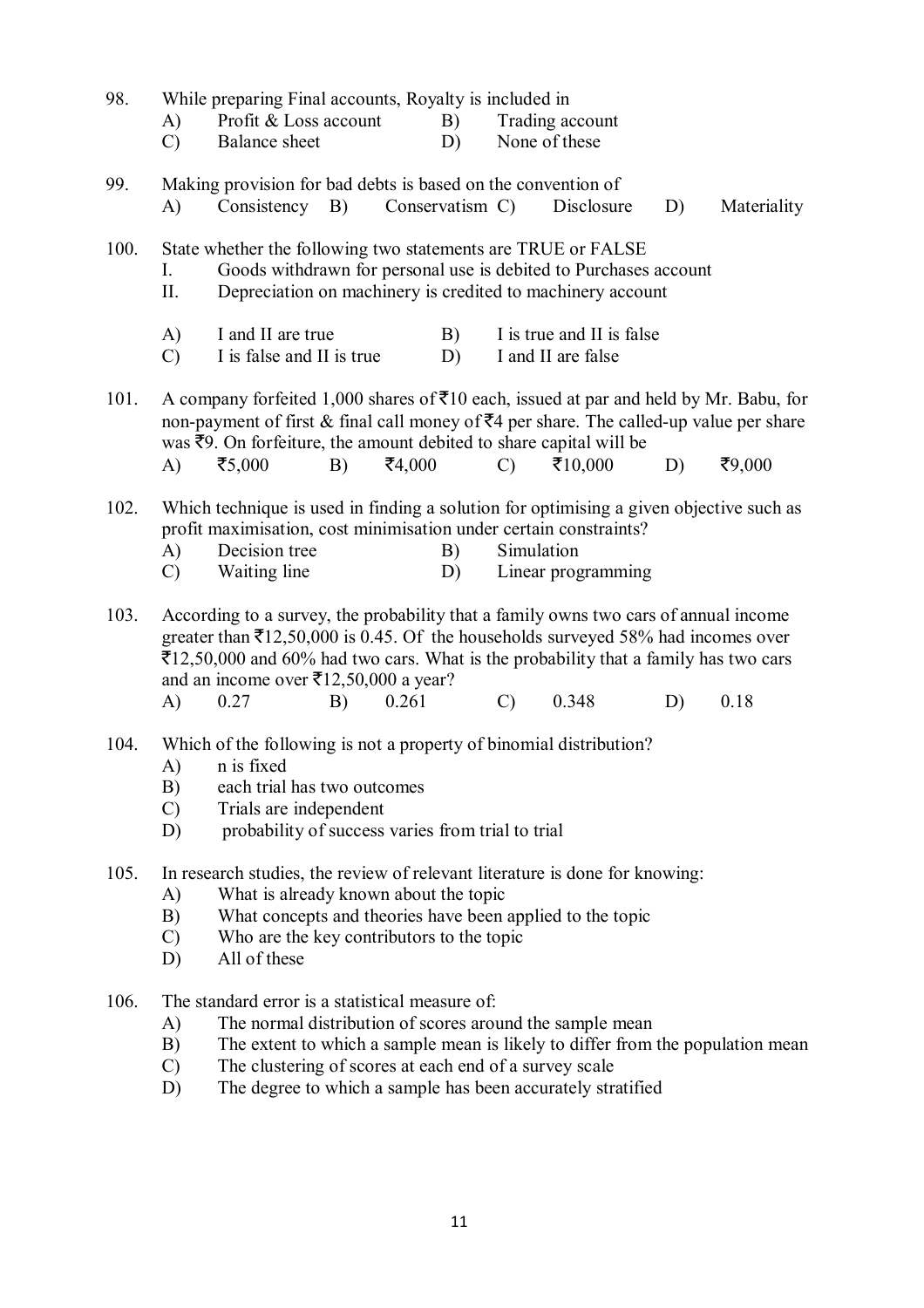| 107. | I.<br>П.<br>Ш.                  | Which among the following statement(s) is $/$ are true about a statistical test?<br>Power of a test is a function of type-I error.<br>When the sample size is very large, any test can be approximated by a Z-test.<br>Type-II error is committed when we reject a true null hypothesis. |          |                                                                                                                                                                                                                               |  |  |  |  |
|------|---------------------------------|------------------------------------------------------------------------------------------------------------------------------------------------------------------------------------------------------------------------------------------------------------------------------------------|----------|-------------------------------------------------------------------------------------------------------------------------------------------------------------------------------------------------------------------------------|--|--|--|--|
|      | A)<br>$\mathcal{C}$             | Only I is true<br>I and III only are true                                                                                                                                                                                                                                                |          | Only II is true<br>B)<br>All are true<br>D)                                                                                                                                                                                   |  |  |  |  |
| 108. | A)<br>$\mathcal{C}$             | Liquid assets do not include<br>Bank balance<br>Short term investments                                                                                                                                                                                                                   | B)<br>D) | Marketable securities<br>Stock in trade                                                                                                                                                                                       |  |  |  |  |
| 109. | I.<br>П.                        | State whether the following two statements are TRUE or FALSE<br>owners' economic welfare.                                                                                                                                                                                                |          | Profit maximisation objective ensures that the firm utilizes its available<br>resources most efficiently under conditions of competitive markets<br>Wealth maximisation objective is consistent with the object of maximising |  |  |  |  |
|      | A)<br>$\mathcal{C}$             | I and II are true<br>I is false and II is true                                                                                                                                                                                                                                           | B)<br>D) | I is true and II is false<br>I and II are false                                                                                                                                                                               |  |  |  |  |
| 110. |                                 | Match the following:<br>a. Sensitivity Analysis<br>b. Profitability Index<br>c. Accounting Rate of Return<br>d. Cost of capital                                                                                                                                                          |          | 1. Non-discounted cash flow<br>2. Discounting rate<br>3. Risk and uncertainty<br>4. Benefit cost method                                                                                                                       |  |  |  |  |
|      | A)<br>$\mathcal{C}$             | $a-2$ , $b-1$ , $c-3$ , $d-4$<br>$a-3$ , $b-4$ , $c-1$ , $d-2$                                                                                                                                                                                                                           | B)<br>D) | $a-4$ , $b-2$ , $c-1$ , $d-3$<br>$a-3$ , $b-4$ , $c-2$ , $d-1$                                                                                                                                                                |  |  |  |  |
| 111. | A)<br>B)<br>$\mathcal{C}$<br>D) | Cost of external financing<br>Liquidity position of the company<br>Divisible profit of the company<br>All of these                                                                                                                                                                       |          | Identify which one of the following affects the dividend policy of a company                                                                                                                                                  |  |  |  |  |
| 112. |                                 | Match the following:<br>a. M.M Approach<br>b. Walter's Model<br>c. Net operating income theory<br>d. Net income approach                                                                                                                                                                 |          | 1. Irrelevance of capital structure<br>2. Irrelevance theory of dividend<br>3. Relevance of capital structure<br>4. Relevance theory of dividend                                                                              |  |  |  |  |
|      | A)<br>$\mathcal{C}$             | $a-2$ , $b-4$ , $c-1$ , $d-3$<br>$a-3$ , $b-4$ , $c-1$ , $d-2$                                                                                                                                                                                                                           | B)<br>D) | $a-4$ , $b-1$ , $c-2$ , $d-3$<br>$a-3$ , $b-4$ , $c-2$ , $d-1$                                                                                                                                                                |  |  |  |  |
| 113. | A)<br>$\mathcal{C}$             | Market targeting<br>Market segmentation                                                                                                                                                                                                                                                  | B)<br>D) | Dividing a market into distinct groups of buyers on the basis of needs, characteristics<br>or behaviour, who may require different products or marketing mixes, is known as:<br>Market positioning<br>Product differentiation |  |  |  |  |